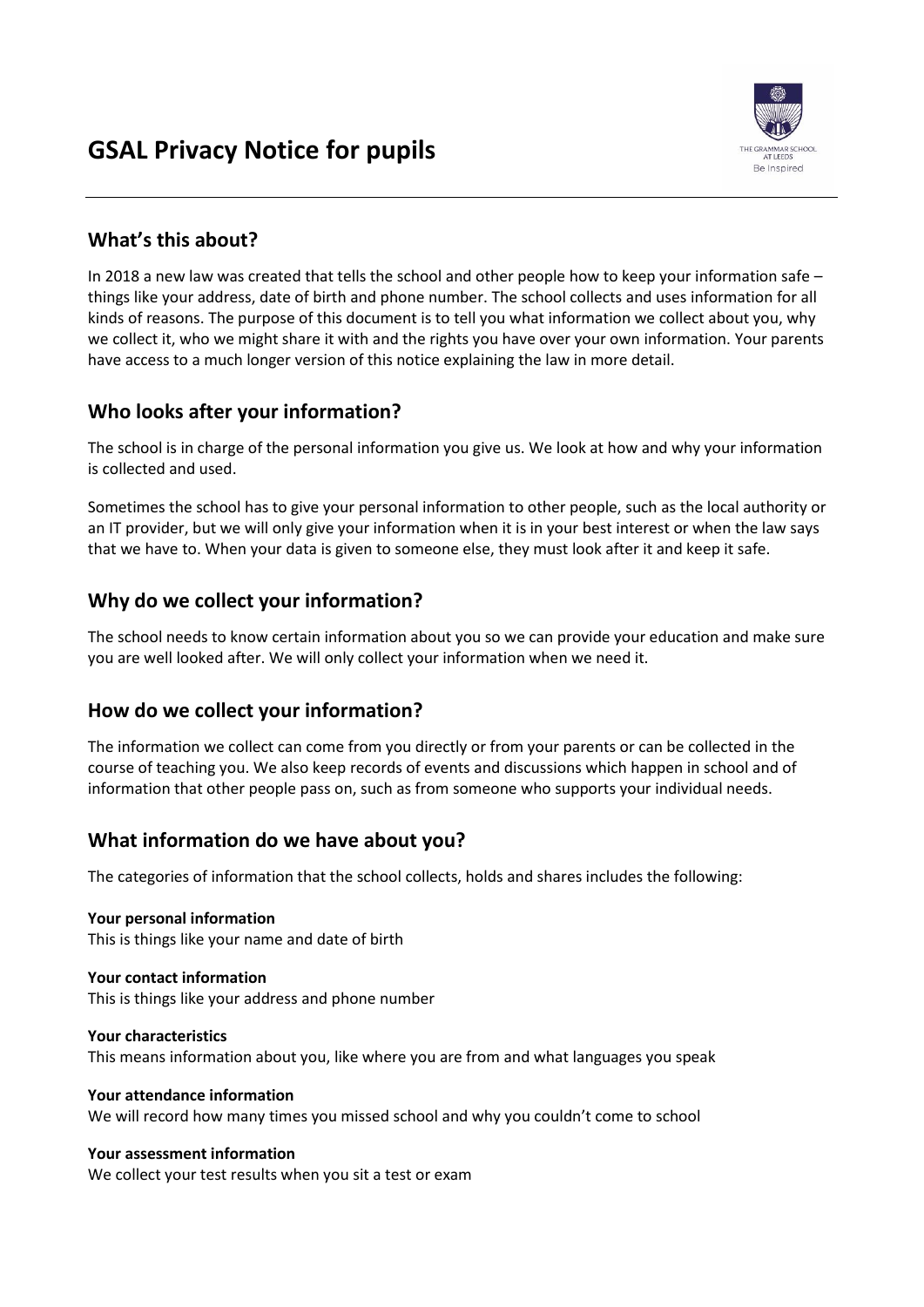#### **Your behavioural information**

We record incidents that have happened during school time

#### **Some of your medical information**

We keep information about any times you have been ill and any medical conditions you have that we need to know about to keep you safe

#### **Your individual needs**

We collect information that helps us teach you better, such as any special educational needs you may have

#### **Your safeguarding and welfare information**

We keep records which keep you safe

#### **Photographs**

We use photos and videos of you inside our community for purposes such as recording the school's activities and classroom displays. We do not usually ask for permission when we do this.

We ask your parents to give permission (consent) for the school to use your information, including photos and videos, in public places such as the school's website and social media.

You always have the right, whatever your age, to object if you do not want your photo to be used.

### **How do we use your information?**

These are some examples of how we use your information:

- To make assessments and know who you are before you become a pupil
- To provide your education, including organising trips and providing extra activities
- To support you with any individual needs or language needs
- To monitor your progress and to allow you to take your exams
- To monitor your attendance at school
- To give references when you move between schools
- To get in touch with you when we need to
- To help when you are unwell or in an accident
- To monitor your use of the school's IT systems
- To keep you safe inside and outside of school
- To assess the quality of our education to you

## **How does the school keep your information safe?**

Only people who need to know your details can access them. Mostly this will be school staff who teach or look after you. Sometimes we need to share information with others, for example an activity provider, and we do this in a secure and controlled way.

## **Will we share your information with anyone else?**

#### **Legal obligations**

The school has a duty by law to keep you safe (safeguarding). This means that sometimes we have to share data about you, even if you ask us not to. This is done under strict rules, but we may sometimes need to share information with your parents or with someone else outside the school, if we need to keep you safe.

#### **Your parents**

Your personal information belongs to you. However, during your time at the school your parents usually look after your information for you.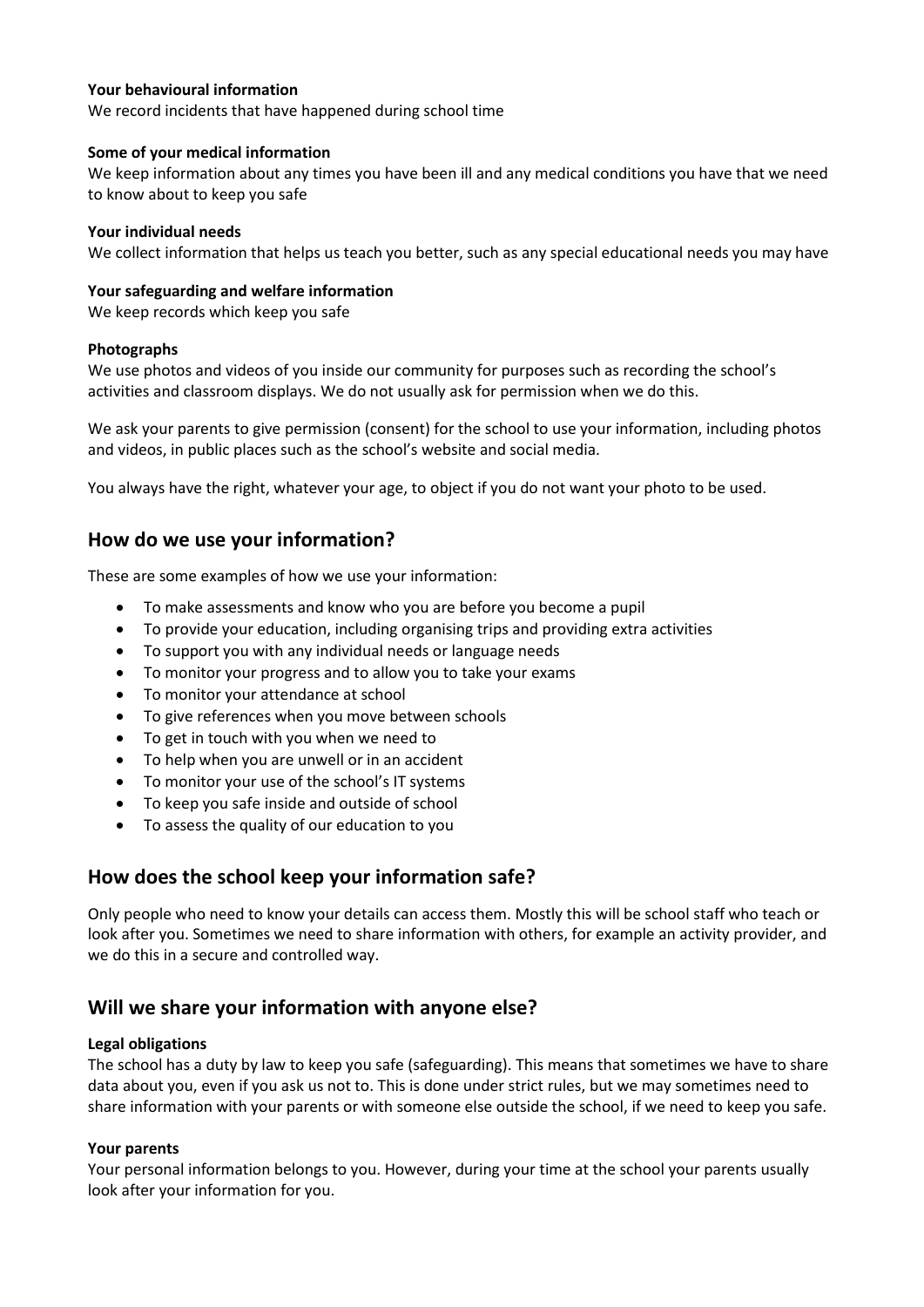Your parents will expect to know about your academic progress and your behaviour in school so we usually share this information. You can always tell us if there is something you do not want us to share and we will talk to you about this. If you want to talk about this please speak to your Head of Year or Mrs Stansfield.

#### **Other organisations**

We won't share your information with anyone else without your permission unless there is a legitimate interest or legal obligation to do so. We may share information with:

- Your local authority
- The Department for Education
- Our regulator The Independent Schools Inspectorate
- Suppliers and service providers, for example:
	- o SIMS (our pupil and parent database)
	- o MyGSAL portal
	- o sQuid
	- o Parents evening booking system
	- o SOCS and external club providers such as scouts and CCF
	- o Travel companies when you go on a trip
	- o Online teaching resources and textbooks such as Kerboodle
	- o School photographer
- Exam boards
- Health and social welfare organisations
- Professional advisors and consultants
- Your next school if you leave

## **Do you have to give us your information?**

You must give us quite a lot of the information we need, but there is some information that you can choose whether to let us have it or not.

When we ask you for information that you don't have to give us, we will ask for your permission and let you know why we want it and what we will do with it. If you don't want us to have the information, that's your choice.

## **How long will we keep your information?**

We will only keep your information for as long as it is needed to help us do the things we need it for. We have a policy which tells us when to keep it and when to bin it.

## **What are your rights?**

You and your parents have the right to:

- Be told how we use your information
- Ask to see the information we hold
- Ask us to change information you think is wrong
- Ask us to remove information when it's not needed anymore
- Ask us to only use your information in certain ways
- Tell us you don't want your information to be used

If the information we are collecting is information that you can choose not to give, you can tell us to stop collecting it at any time.

If you are worried about how we collect and use your information, you can speak to Miss Lawson at the school, who will be able to help you and answer any questions that you have. If you want to speak to